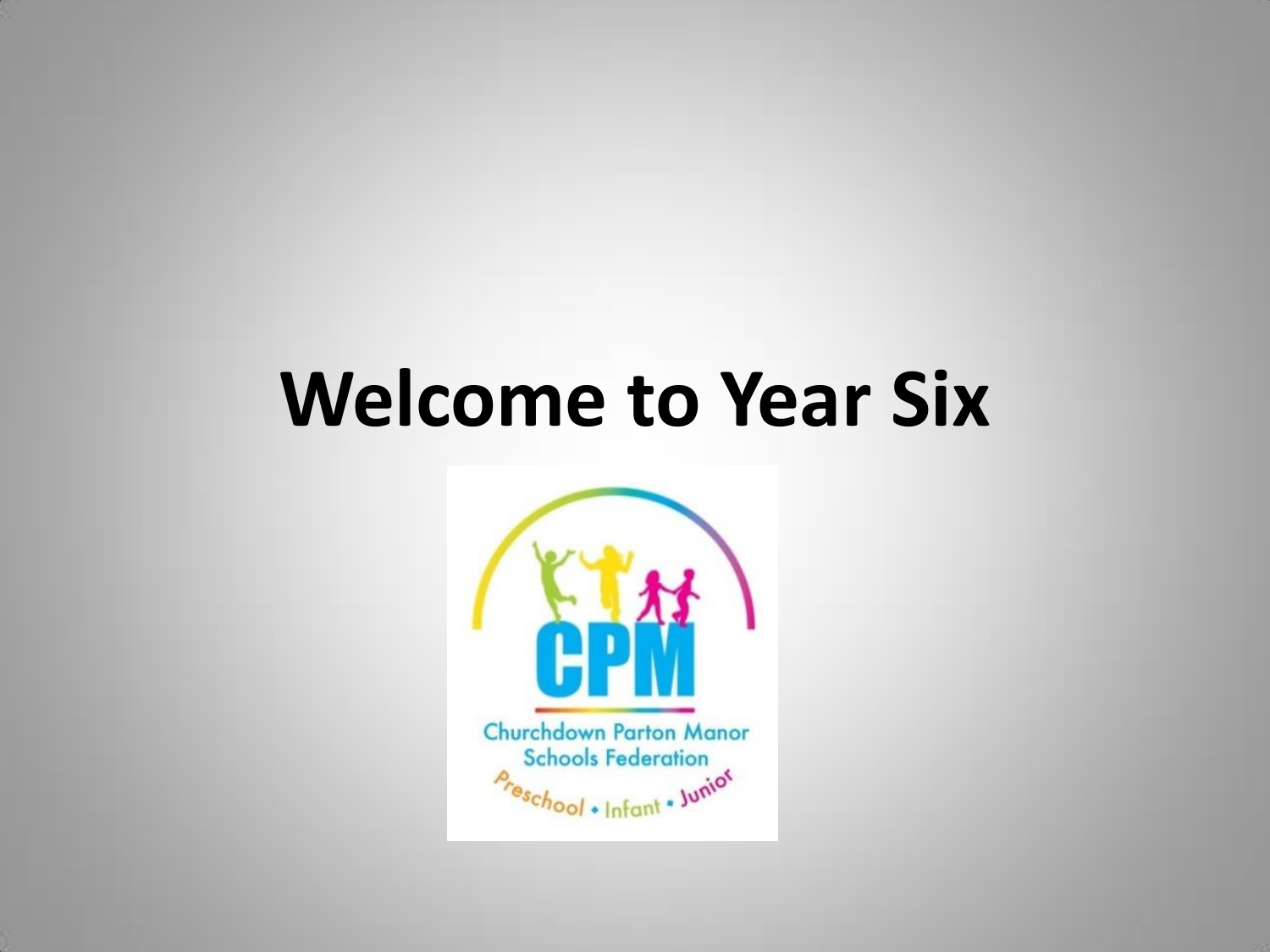## **Staff**

#### Thames

- **Teacher**: Mr Page (Mrs Beacham PPA Wed)
- **Teaching assistant**: Mrs Speare

#### Severn

- **Teachers**: Mrs Boucker Monday to Wednesday and Mrs Hannett Wednesday to Friday (Mrs Collier PPA Wed am)
- **Teaching assistant**: Mrs Pinnock

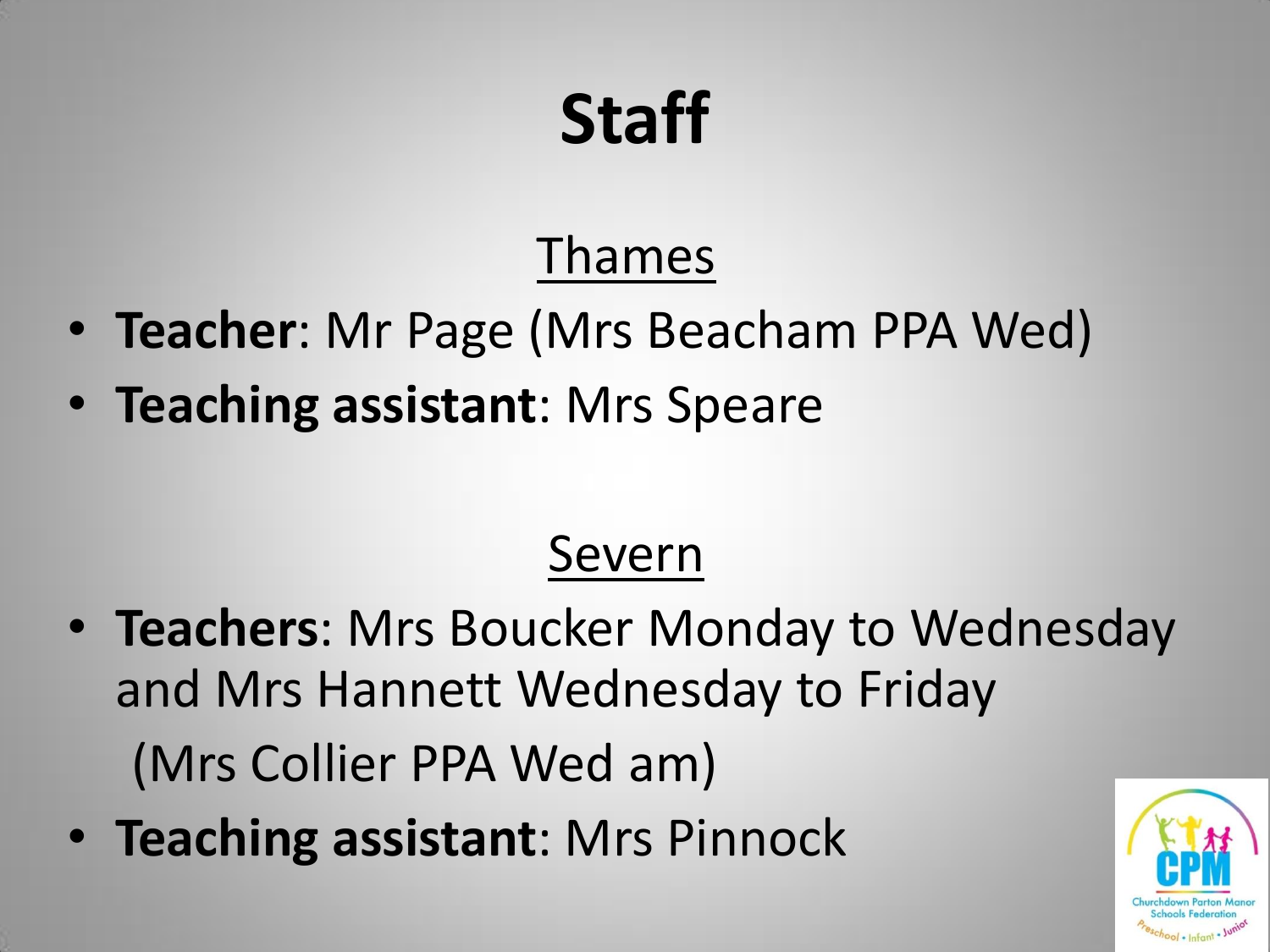## **Communication**

- School newsletters are sent via email and can be accessed on the school website.
- Class Dojo is the means by which we shall communicate any messages or reminders. This is also the best way to contact us. Please ensure that you are signed up to Class Dojo.
- Please update your contact details with the school office if they change during the course of the year.

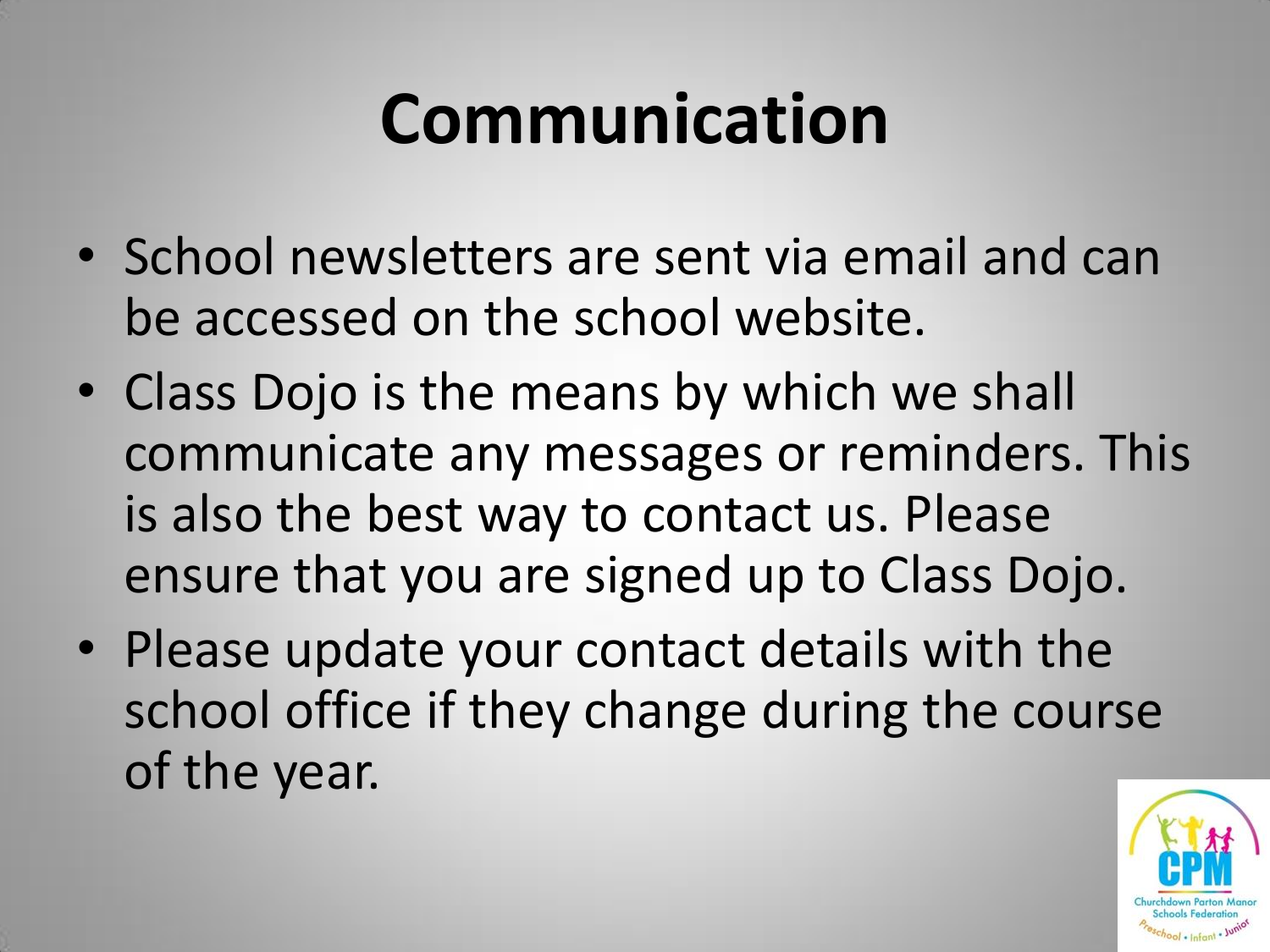### **Expectations**

- As children reach Y6 there are additional expectations of their behaviour. The most important being that we encourage even greater independence. We expect children to actively listen in class and to engage in their learning in order to achieve the very best that they can.
- We vary our teaching and activities to include: whole class, small group, paired and individual tasks and encourage the children to work with a range of their peers.

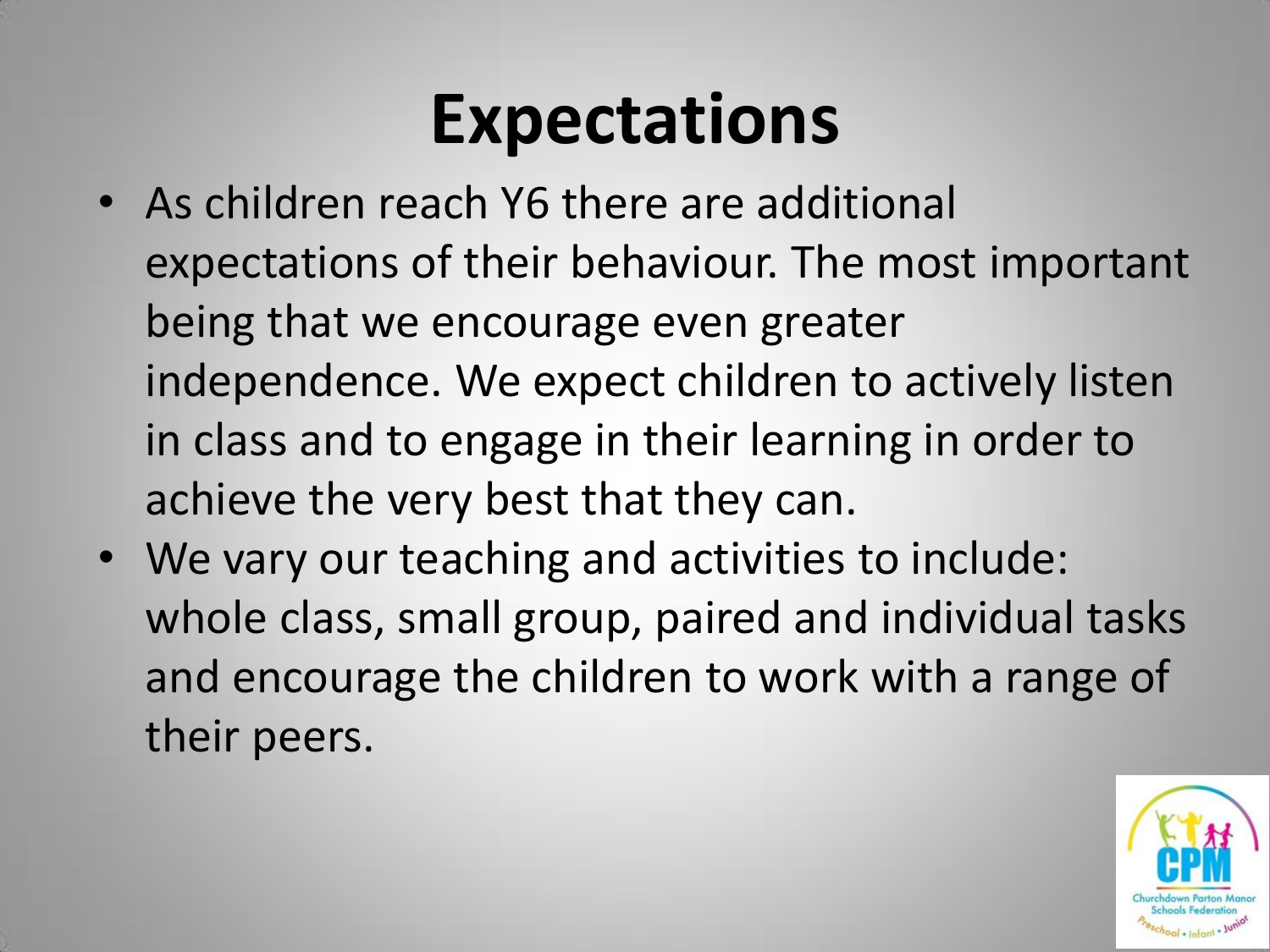#### **Expectations**

• In general, we continue to expect all children to use the gems that they have been introduced to. We celebrate their achievements, behaviour and gem power in weekly assemblies and reward them accordingly.

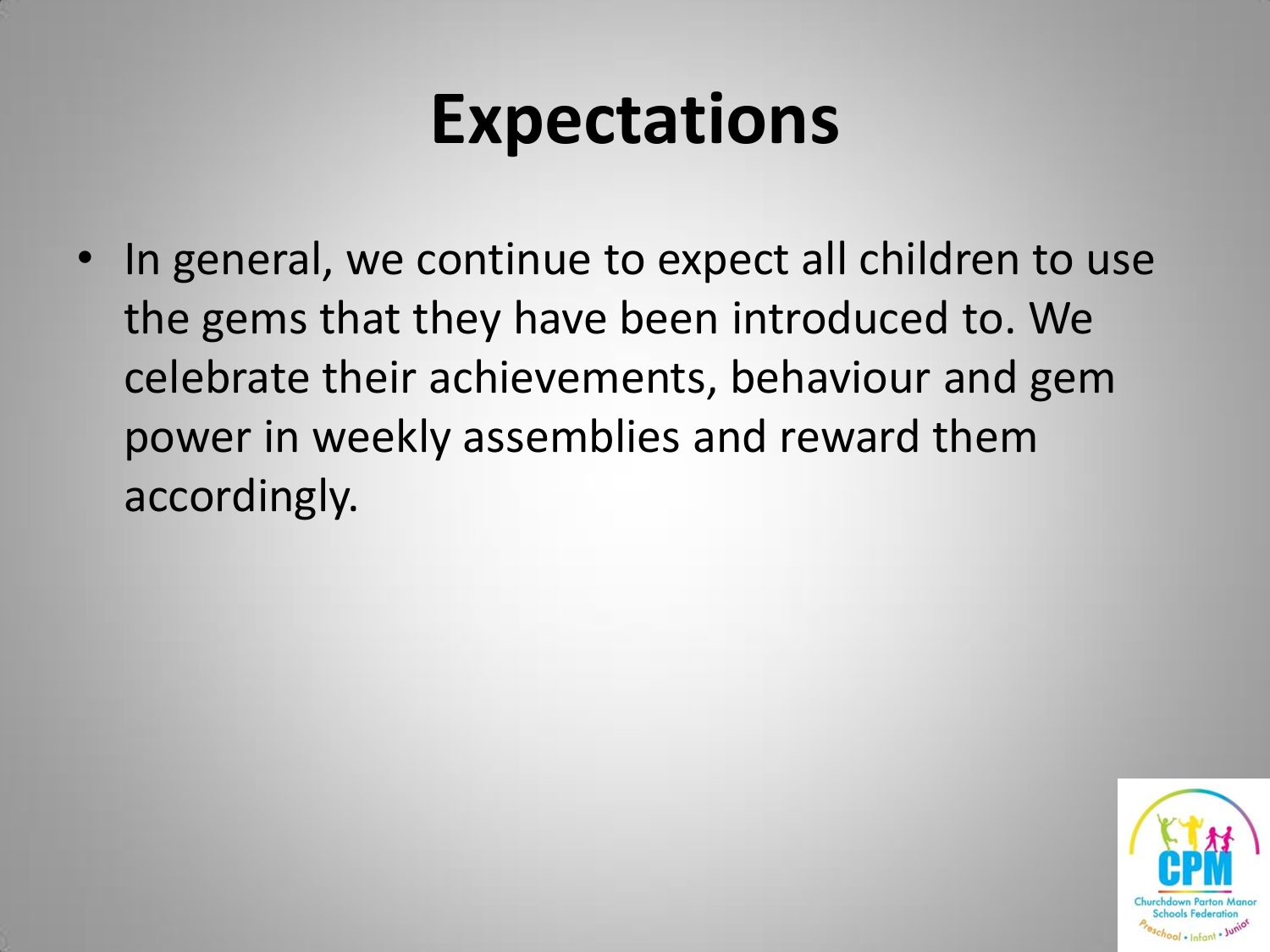# **Ready for Secondary School**

- This year our focus is to prepare your child for the transition to Secondary School.
- We aim to ensure that they have the skills and confidence in order to proceed in their education.
- This could mean that at times they work with Mr Page, Mrs Boucker or Mrs Hannett or in small groups with teachers and TAs in order to match the provision to their need.

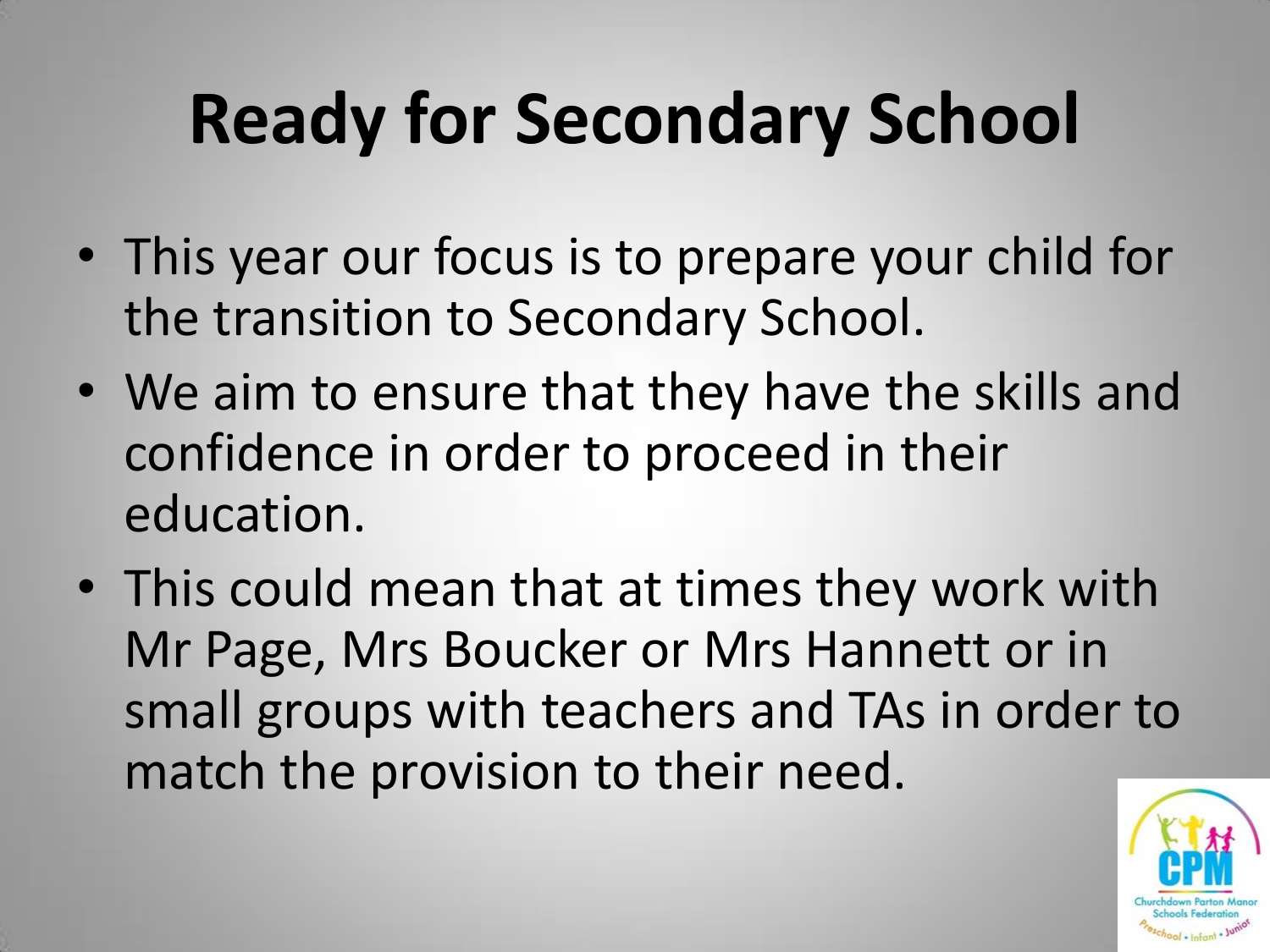## **SATs**

- Part of the preparation for Secondary School involves SATs. These are a range of tests and tasks for assessment in Year Six.
- They are largely used as a judgement of how well schools are performing.
- They are a useful diagnostic tool let KS3 know what parts of Maths/English curriculum children are ready to access.

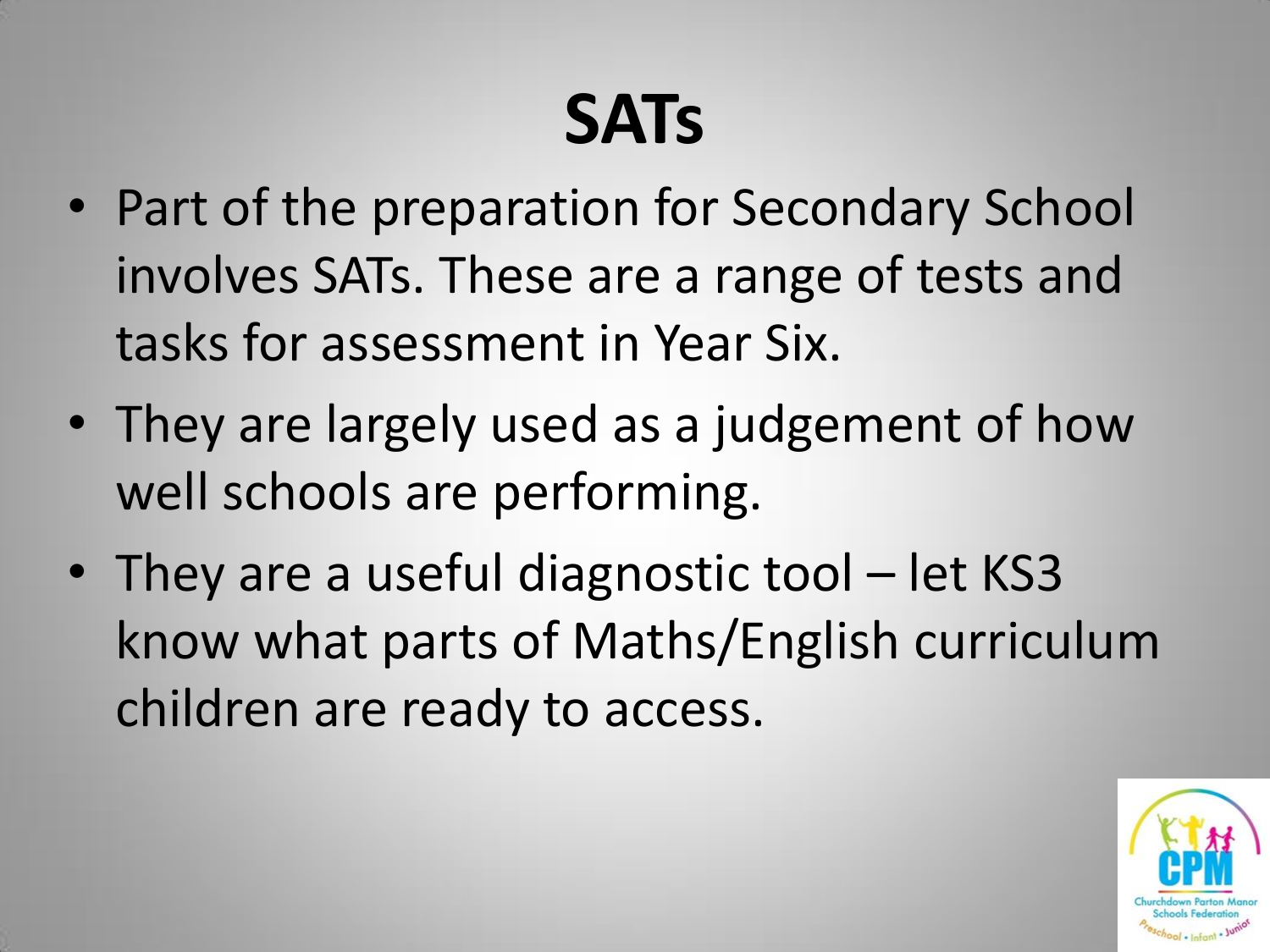## **When are SATs?**

The Government has allocated this year's SATs to take place the week commencing 10<sup>th</sup> May 2021. This may be subject to change.

- Monday SPaG Paper 1 and 2 spelling
- Tuesday Reading Paper
- Wednesday Maths paper 1 Arithmetic Maths Paper 2 Reasoning
- Thursday Maths Paper 3 Reasoning

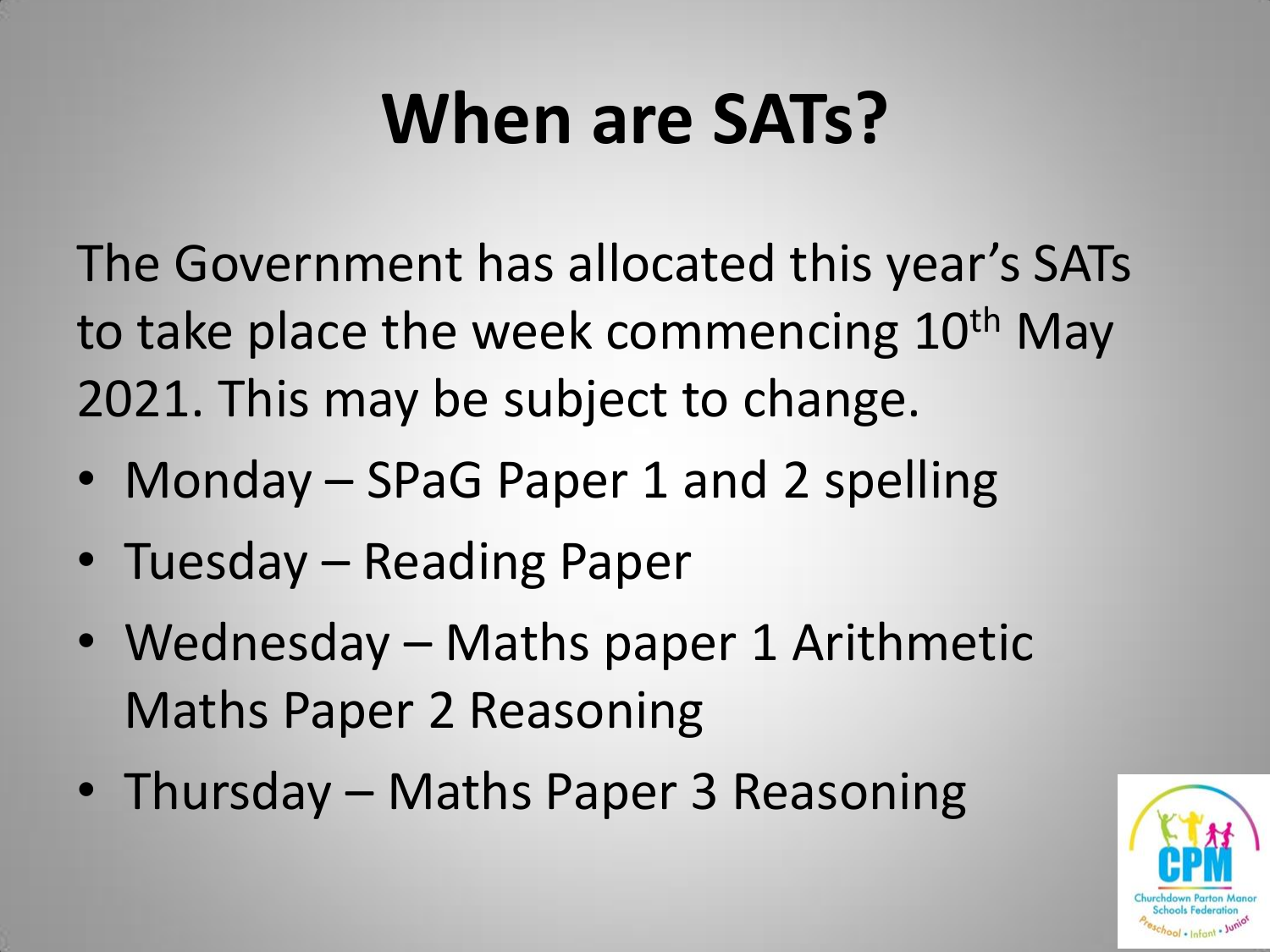### **SATs**

During the course of the year, we prepare the children for these so that they know what to expect. This is through use of:

- Practice papers
- Past SATs papers
- Small group work

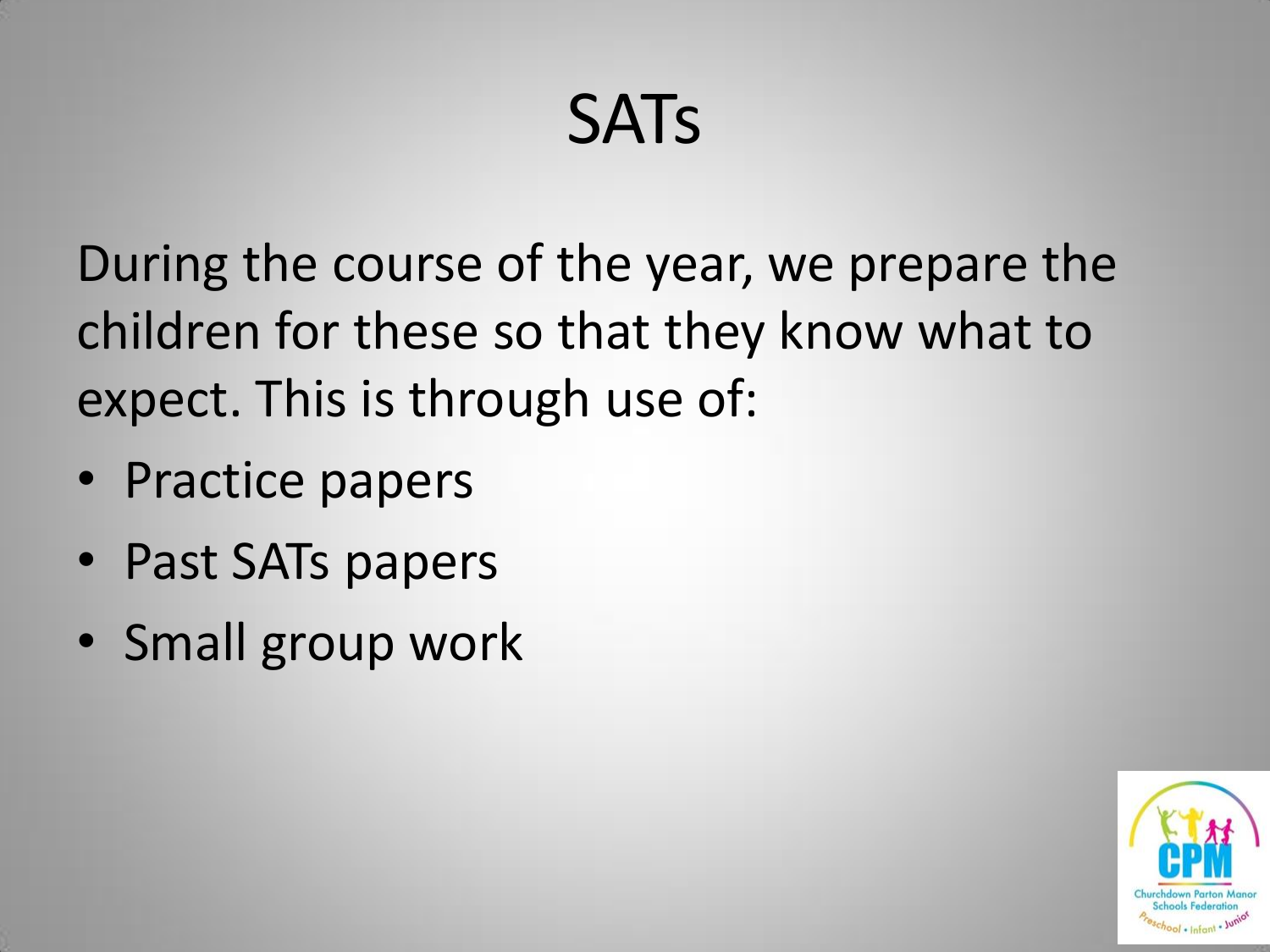#### Reading

- We encourage all children to read daily at home as well as complete guided reading group activities daily in school.
- We ask that children record their reading on the Reading Record card which for now will remain in school. At home, they can read alone or with an adult.
- In school, children are guided to choose books from the classroom that are appropriate for their reading skills.
- Once read, we expect the children to change their book independently and let the teacher know that they have done so.
- In Y6, reading certificates are awarded in weekly assemblies based on the number of books read.

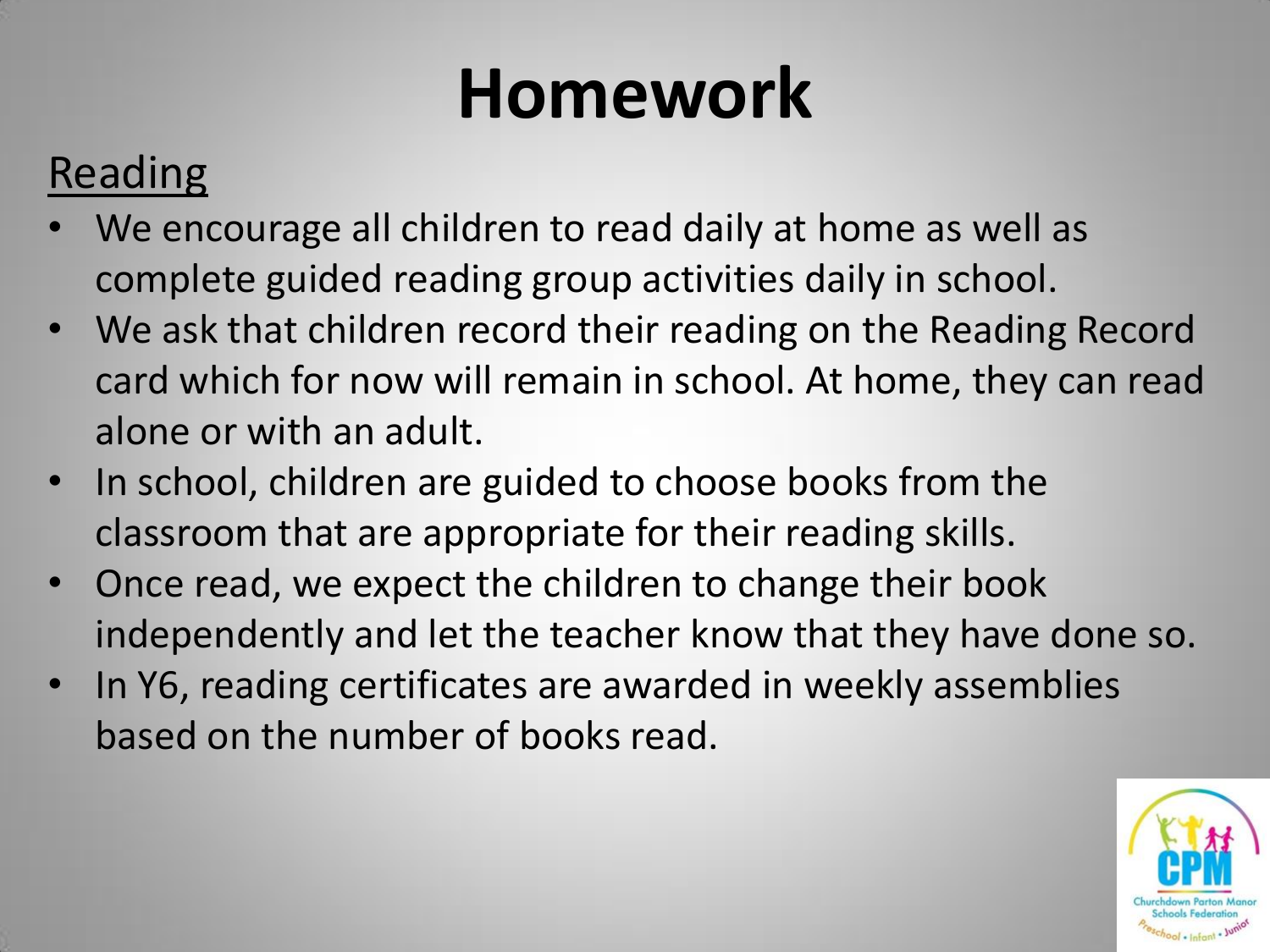- Longer books are counted using 1 book = 100 pages.
- For now, the school library will remain closed to pupils at break and lunch times.
- Any reading that your child does (reading book, local library book, books from home) can be recorded on the reading record and count for the reading challenge.
- At present, we are asking that children do not take books home from school or bring in books from home.
- In addition, we ask that children use Bug Club texts and activities to consolidate their reading skills.
- Please ask if you think that your child does not have a Bug Club login.

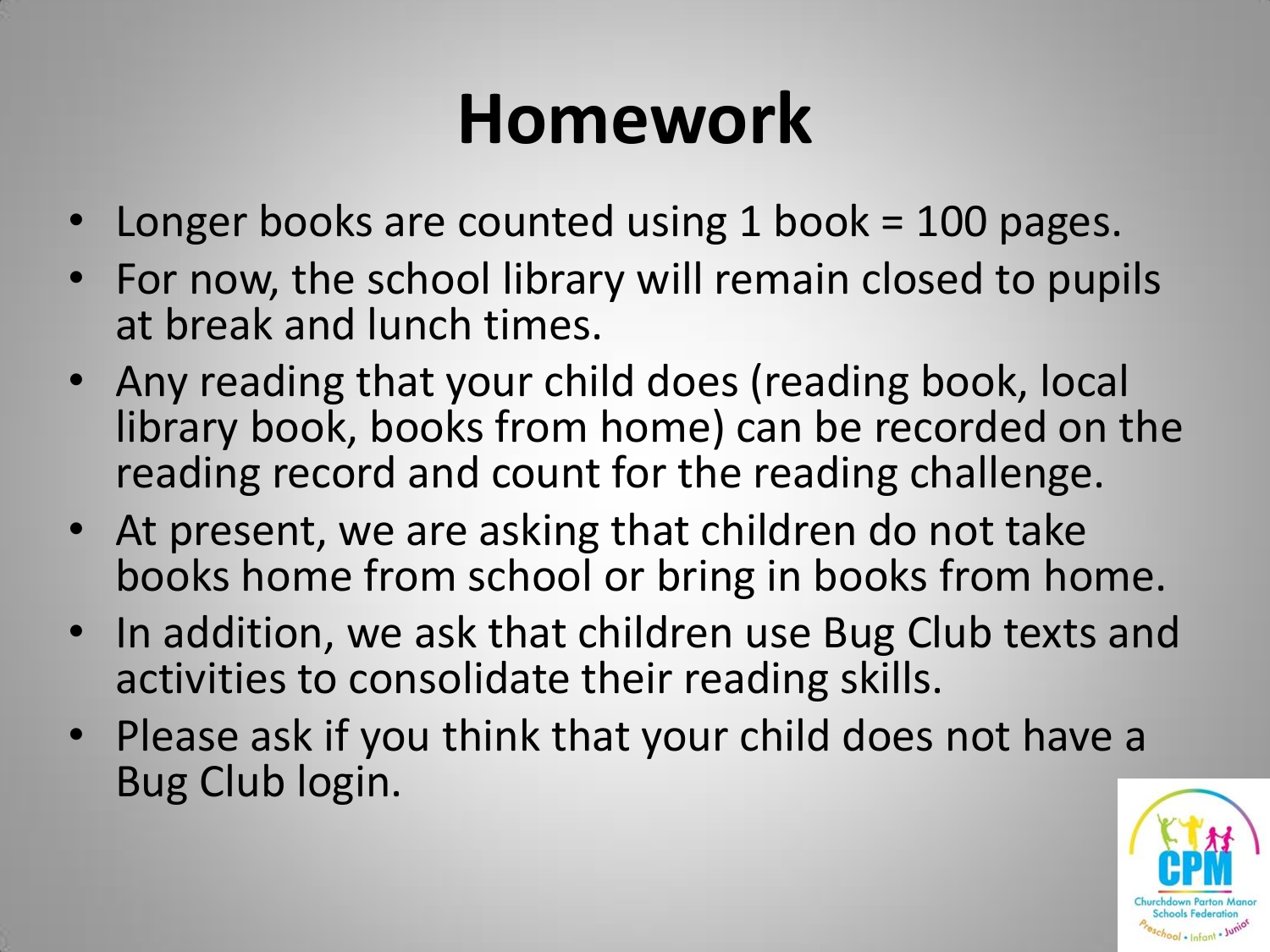#### Times Tables

- The National Curriculum states that children should know times tables facts by the end of Y4.
- Through the use of TimesTables Rockstars, we encourage children to practise and learn multiplication and division facts on a regular basis.
- Children are also able to achieve their times tables badge and then division badge in school.
- Please ask if you think that your child does not have a TTR login.

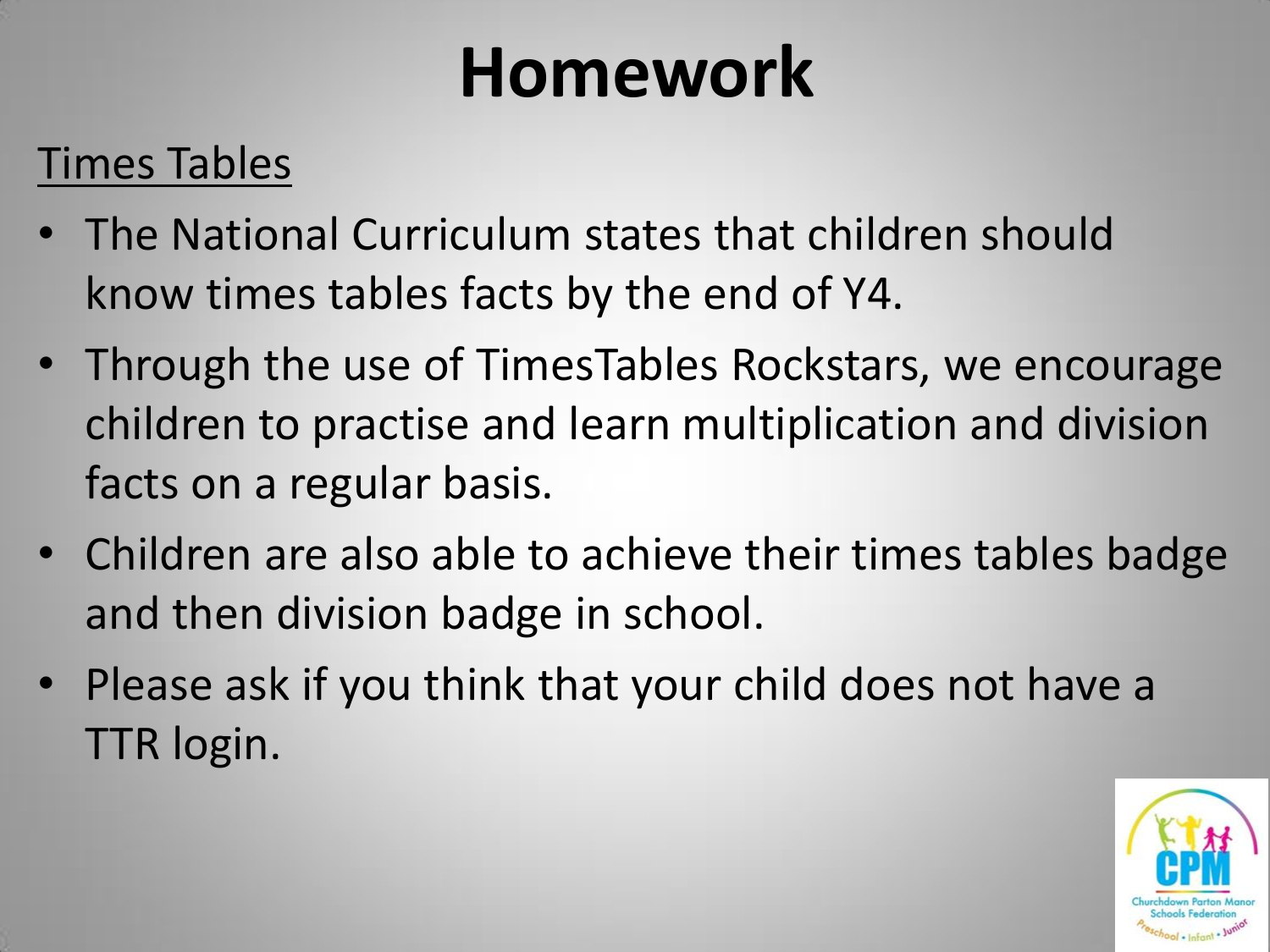#### Spelling

• Children are given new spelling lists on Mondays that we ask them to practise at home, as well as, daily in school. These will be posted each week on Class Dojo. Spellings will be tested in class each Friday.

#### Topic grid of activities

• For now, we will not be sending home homework books or a homework grid of activities. If your child does any extra work that they would like us to see, please can they add it to their Dojo Portfolio.

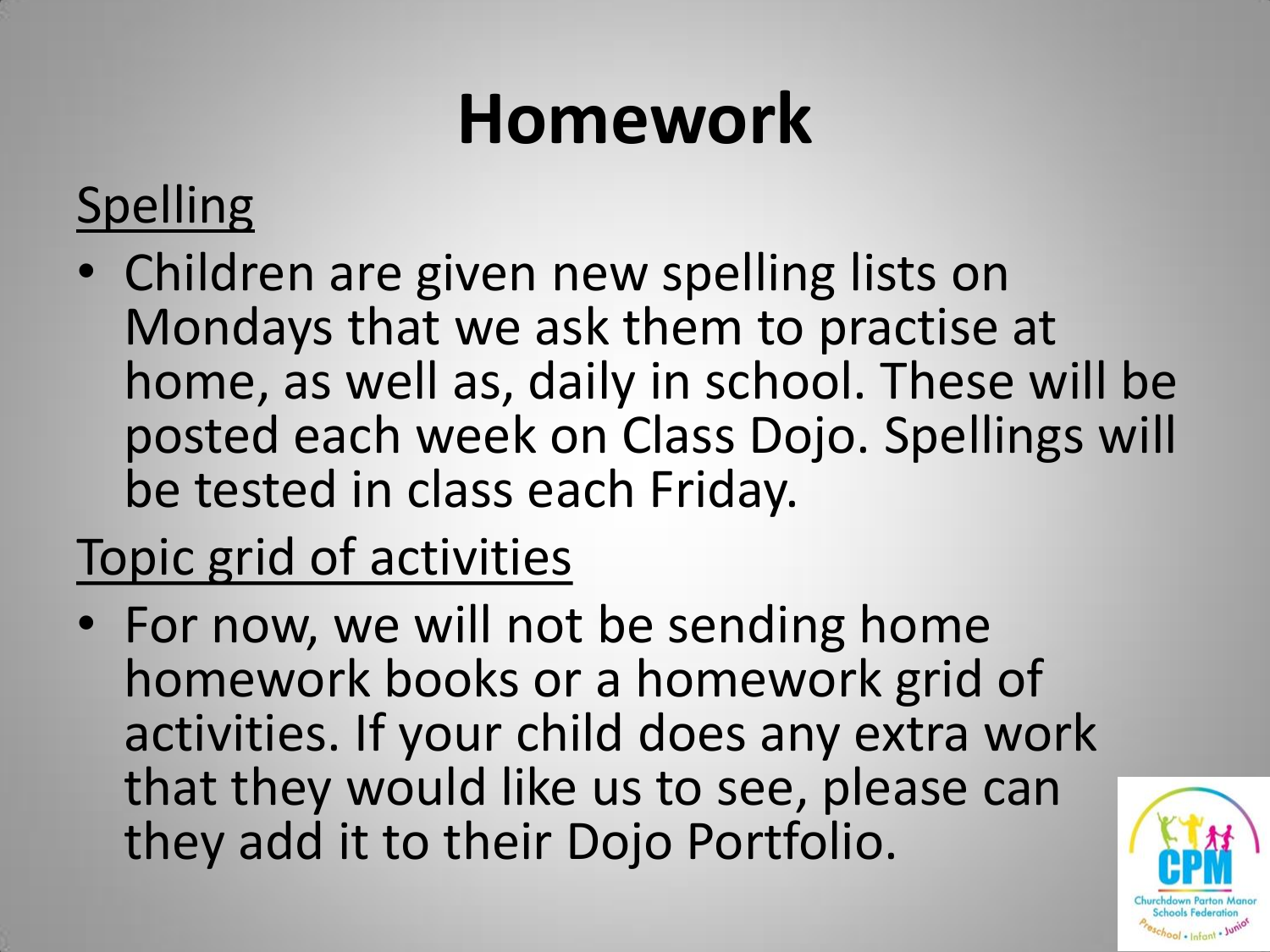### **PE**

- We have two PE sessions each week.
- This term they will be on Tuesday and Friday.
- Tuesday: all Y6 children will participate in a general fitness workout.
- Friday: In Term 1, all Y6 children will learn how to play Kwik Cricket.
- Please ensure that children have appropriate kit in school on the correct days.
- Cricket will be outdoors so please provide kit for the colder weather.

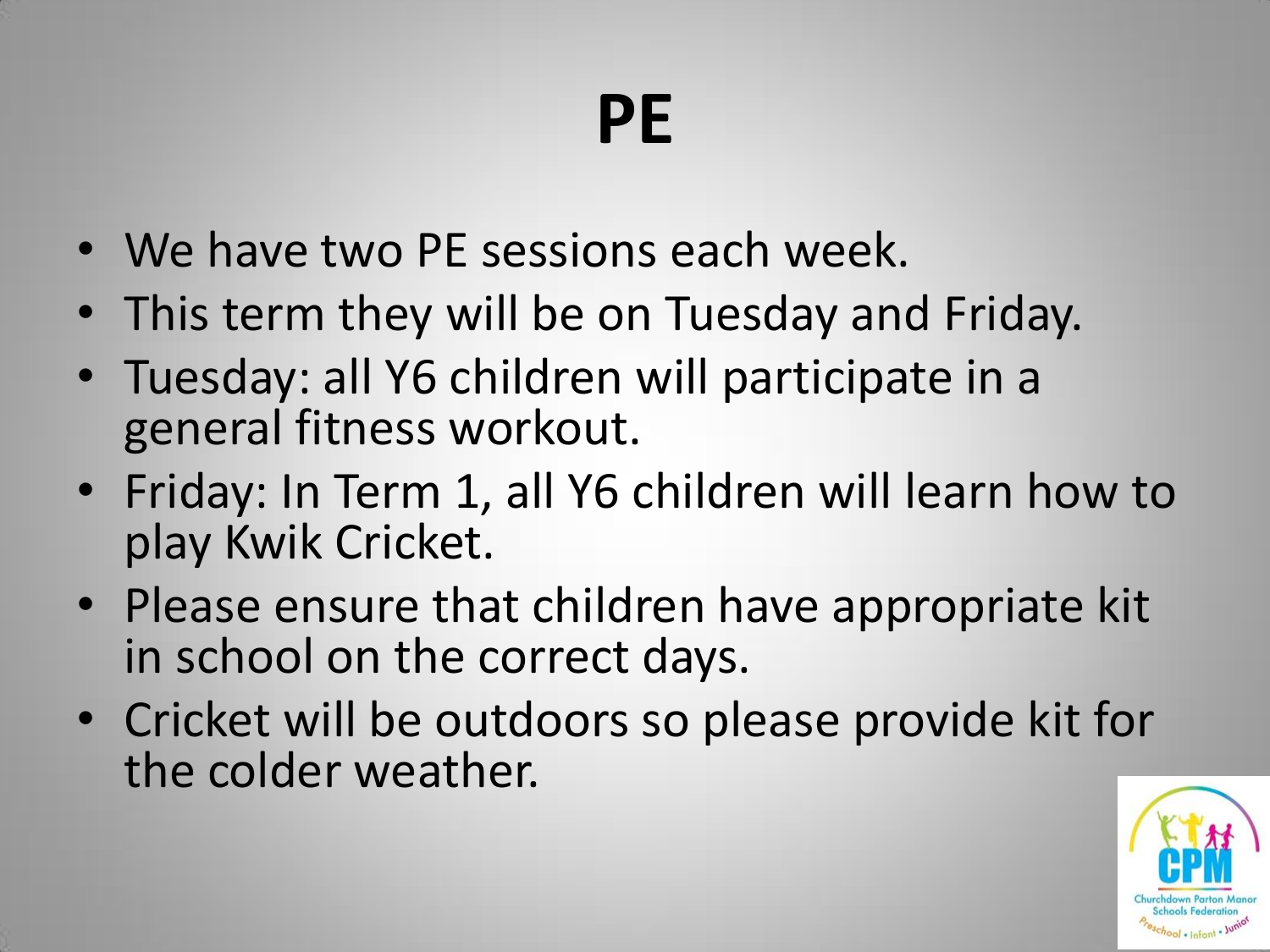## **Year Six Curriculum**

- Autumn Term: Micro-organisms (science focus)
- Spring Term: The Vikings (history focus)
- Summer Term: The Shang Dynasty (history focus)

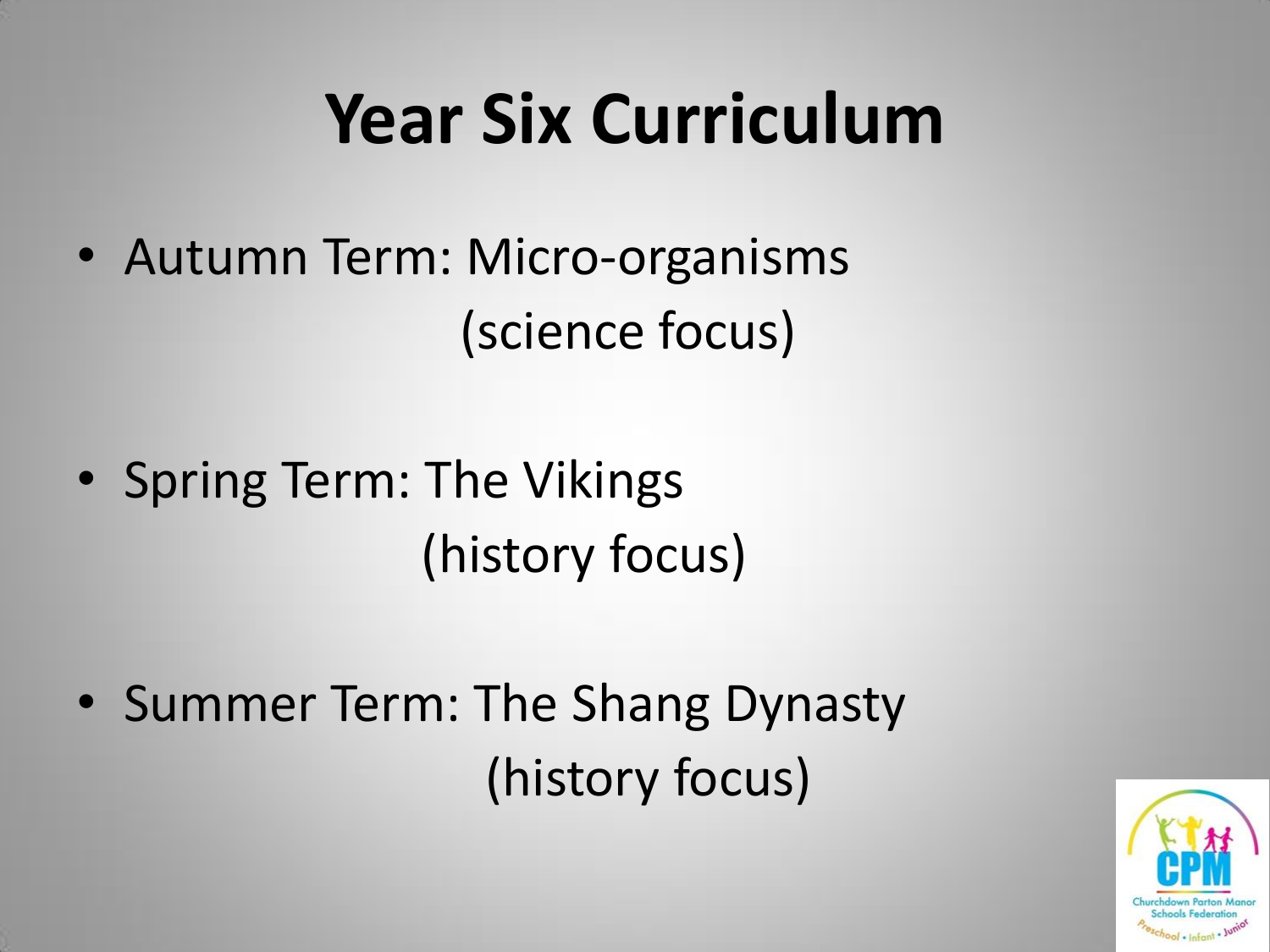**English** Narrative – The Tin Forest Discursive – Plastic **Pollution** Non-Chronological reports – Adaptation and classification

**Computing** Children will be taught how to use Python programming in Autumn 2.

Children will be doing circuits and Kwik Cricket followed by Tag Rugby and

P.S.H.E (Personal, Social, Health and Education) Work will focus on the topics: Living in the Wider World, Relationships and Valuing Differences. Children will also explore Financial Capability

#### **Microbe Mania** Year 6 Autumn Term 2020.

#### **Science**

Topic focus – To learn about the various types of micro-organisms and how some are helpful whilst others are harmful. In Autumn 2 we shall focus on living things and their habitats and their classification into groups.

#### Art/DT

Focus will be on drawing and collaging techniques. The children will use paper and textiles combining visual and tactile elements.

Music We will be learning to play the xylophone by learning to read standard musical notation. We will respond to a range of musical genre.

#### **Maths**

Place Value Addition and Subtraction Multiplication and Division **Fractions** Coordinates and Translations

#### R.E

To make connections between Jewish beliefs and explain how and why they are important to Jewish people. We shall also explore what makes people good and bad.

Languages The first French unit is called 'Let's Visit a Town' and covers: places in towns, directions, homes and numbers. Children will use songs, stories and drama to develop their vocabulary.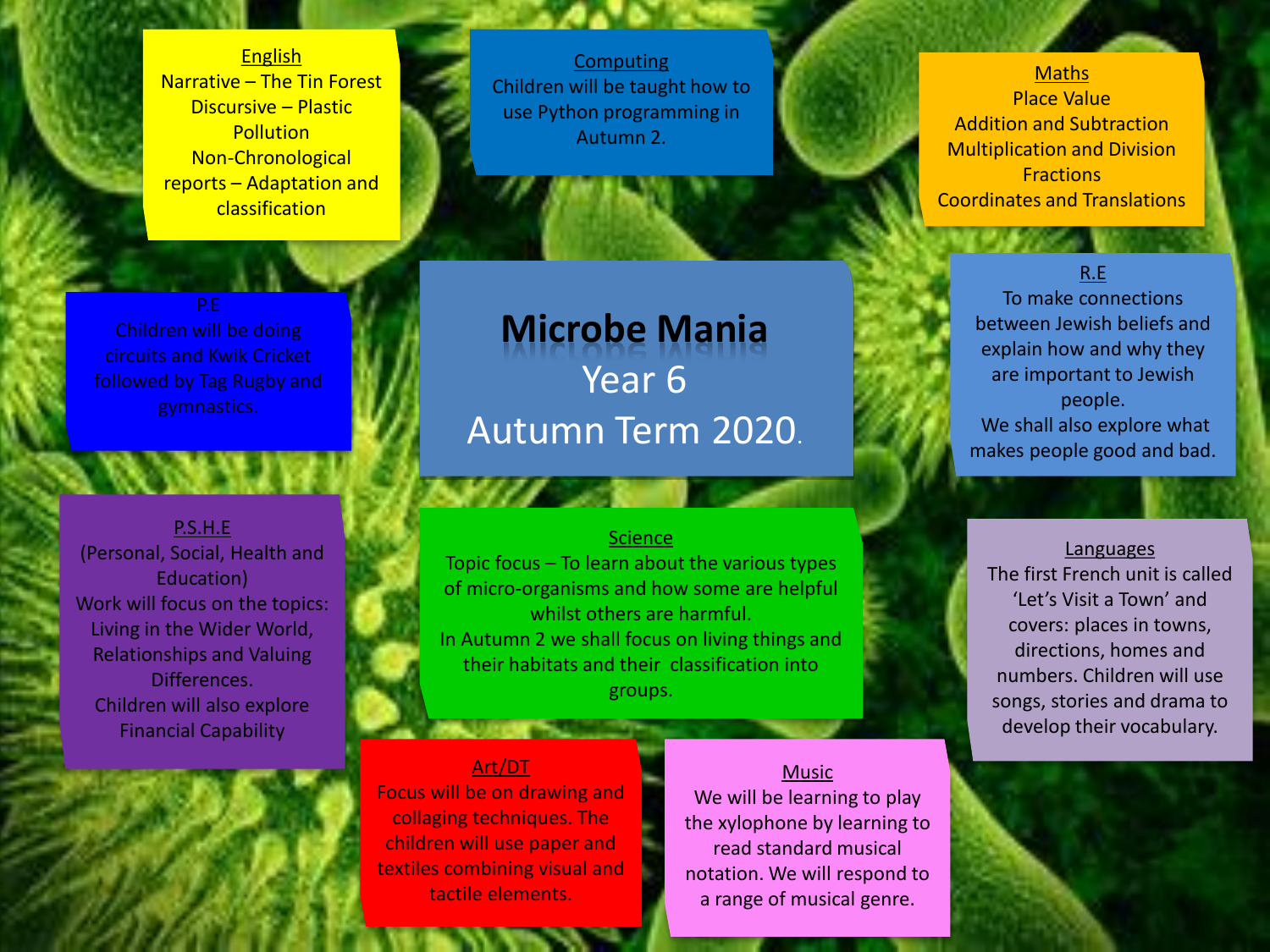# **Trips/Clubs/Events**

To support each topic, we would ordinarily be carrying out a trip or inviting a visitor into school. We are awaiting further guidance as to whether this is feasible at the current time.

A Y6 Residential Visit has been provisionally booked for the Summer Term at Whitemead Forest Park. Obviously, this is subject to confirmation in line with Government guidance. More details will follow from Mrs Blackburn.

As already stated by Mr Preece, there will be no extracurricular clubs for Autumn 1. We are awaiting further guidance as to whether they can resume after half term.